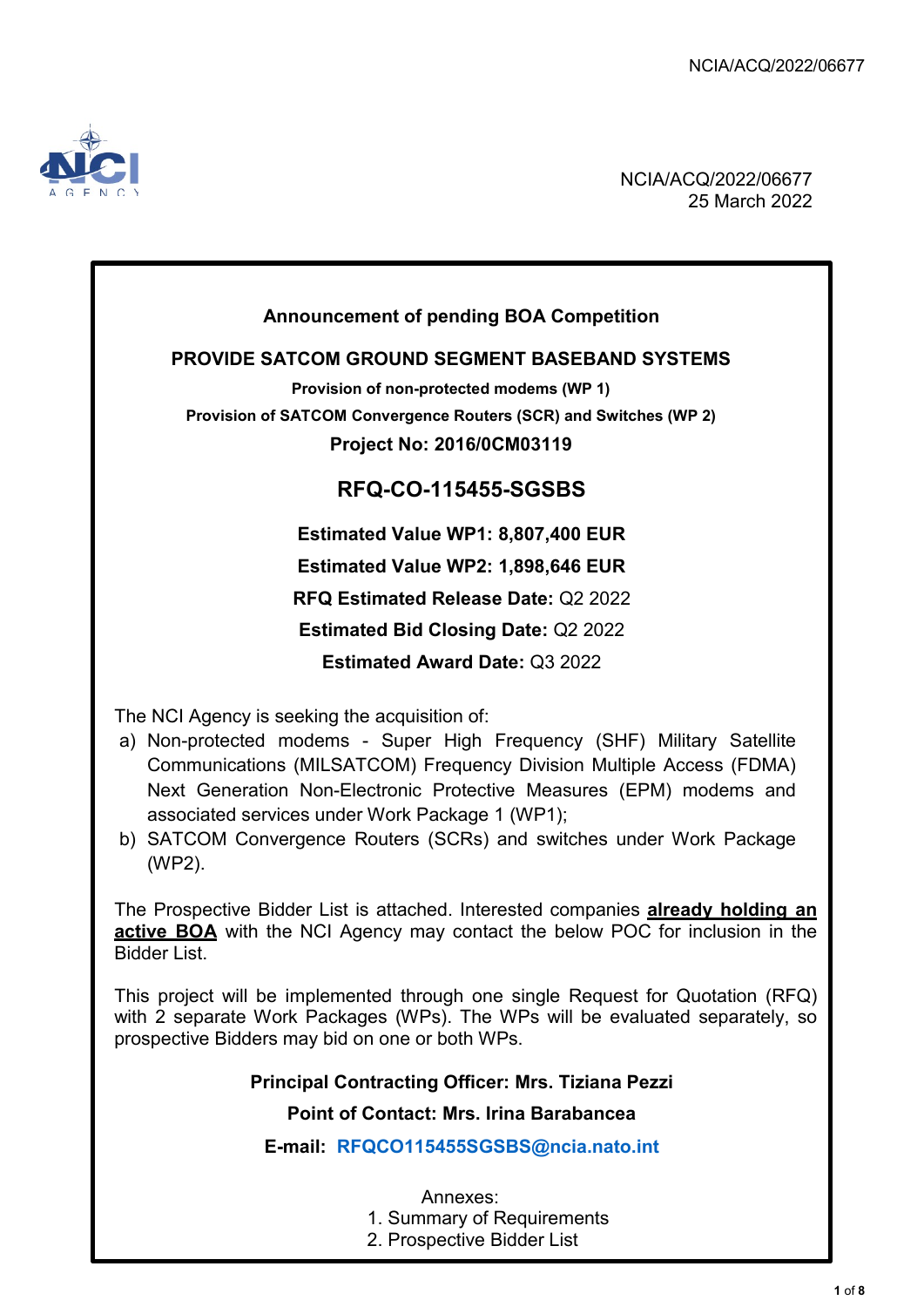## **Annex A – Summary of Requirements**

#### **Project No. 2016/0CM03119, CP9A0130**

## **1. Background**

Under Capability Package 9A0130 Project 0CM03119, Provide SATCOM Ground Segment Baseband Systems, NATO is procuring SATCOM modems and network equipment (routers and switches) to be installed across the fleet of NATO static, transportable and deployable ground terminals. The equipment procured will be physically and functionally integrated by NATO or third party contractors and will be used for the following purposes and in support of the associated SATCOM network architectures:

- trunk-based reach-back links, high capacity, with fixed or adaptive rate, point to point (Single-channel per Carrier, SCPC);
- trunk-based intra-theatre backbone links, high capacity, with fixed or adaptive rate, point to multipoint (Multi-channel per Carrier, MCPC), enabling partial or full mesh connectivity.

# **2. Scope WP1**

The scope of this WP1 is the procurement of non-protected SATCOM modems with the below listed functions:

- the highest possible performance in terms of bandwidth;
- rack mounted and Small Form Factor cards/modules;
- versatility and configuration flexibility;
- simplicity of installation, configuration, operation and maintenance;
- minimum physical footprint, through high density of hardware integration, for both the infrastructure and the deployable versions;
- upgradability through re-programmability (i.e. ability to incorporate new or upgrade existing waveforms as they emerge or evolve);
- high reliability and availability to minimize the overall lifecycle cost;
- increased security through the use of TRANSEC;
- full support to the modem's integration of the in deployable equipment to meet its stringent environmental conditions.

Project Management, Testing and Acceptance, Integrated Logistics Support, Quality Assurance and Configuration Management activities are included in the scope of this procurement.

Period of performance of WP1: Effective Date of Contract (EDC) + 22 months (+1 year warranty after Final System Acceptance).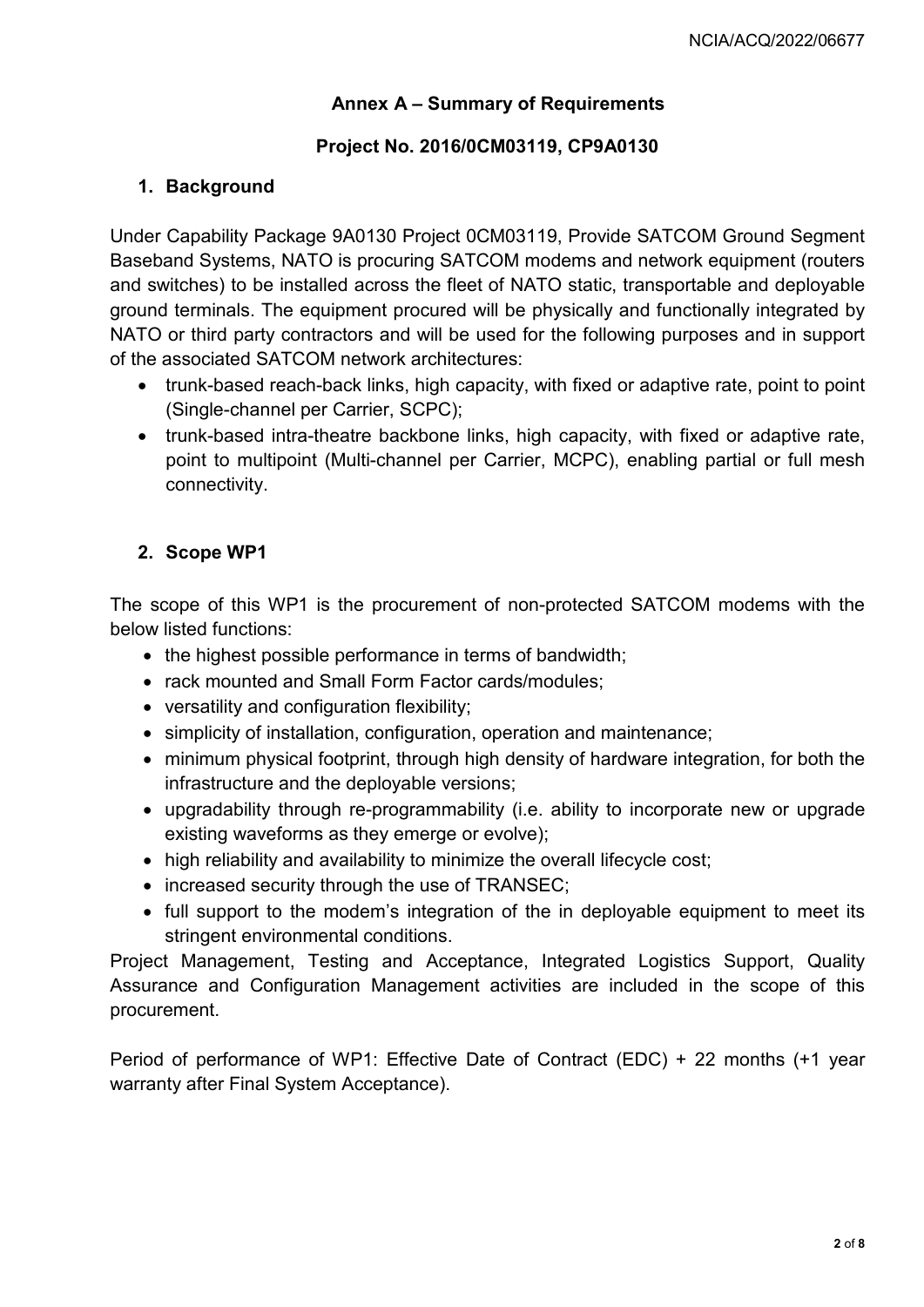#### **3. Scope WP2**

The scope of this WP2 is the procurement of:

- COTS routers with MPLS and IPSEC functionality in multiple configurations and including accessories;
- COTS Ethernet switches with MACSEC functionality and including accessories.

Project Management, Testing and Acceptance, Integrated Logistics Support, Quality Assurance and Configuration Management activities are included in the scope of this procurement.

Period of performance of WP2: Effective Date of Contract (EDC) + 9 months (+1 year warranty after Final System Acceptance).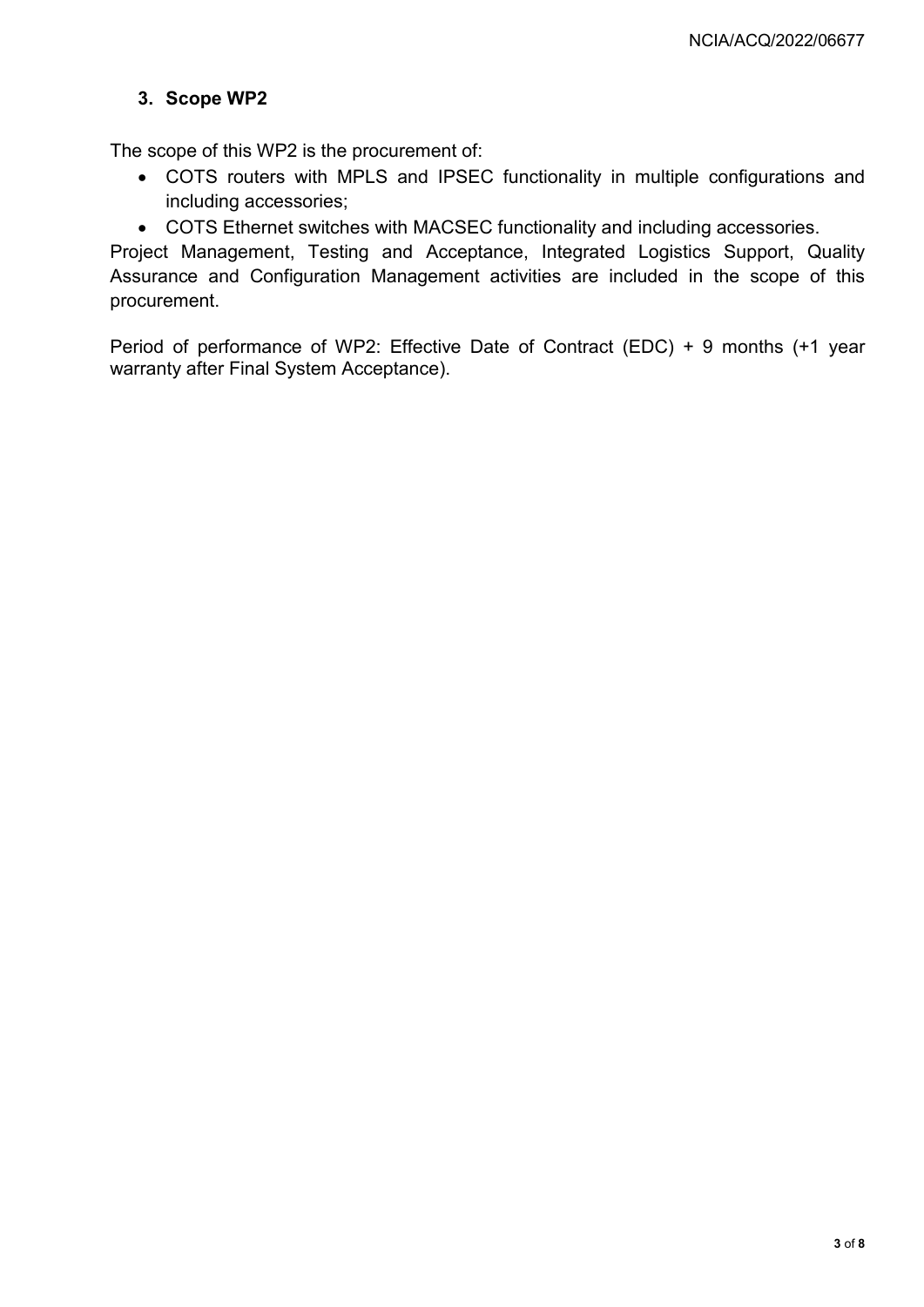# **Annex B – Prospective Bidder List**

| <b>COUNTRY</b>        | <b>VENDOR</b>                                                                                                                                                                                                                                                                                                                                                                                                                                                                 |
|-----------------------|-------------------------------------------------------------------------------------------------------------------------------------------------------------------------------------------------------------------------------------------------------------------------------------------------------------------------------------------------------------------------------------------------------------------------------------------------------------------------------|
| ALBANIA               | <b>TCN shpk</b>                                                                                                                                                                                                                                                                                                                                                                                                                                                               |
| <b>BELGIUM</b>        | <b>ATOS</b><br>BT Global Services Belgium Brevco Services S.C.S.<br><b>Computer Sciences Corporation</b><br>Cypros C<br>Damovo Belgium NV/SA<br>Dimension Data Belgium<br>NextiraOne<br><b>Nijkerk Computer Solutions BeNeLux</b><br>Nokia Bell NV<br>Prodata Systems<br>Proximus NV<br><b>Quality Business Engineering Europe</b><br><b>SAIT</b><br>Simac ICT Belgium<br>Thales Alenia Space Etca s.a.<br>Thales S.A.<br>UNIFY COMMUNICATIONS<br><b>Verizon Terremark NV</b> |
| <b>BULGARIA</b>       | <b>Electron Progress EAD</b>                                                                                                                                                                                                                                                                                                                                                                                                                                                  |
| <b>CANADA</b>         | <b>ATCO Structures and Logistics</b><br>Advantech Wireless Technologies Inc<br><b>Dialogic Corporation</b><br><b>EMS Technologies Canada Ltd</b><br>General Dynamics Mission Systems-Canada<br>Norsat International Inc.                                                                                                                                                                                                                                                      |
| <b>CROATIA</b>        | <b>CROATEL</b><br>KING ICT d.o.o Span PLC                                                                                                                                                                                                                                                                                                                                                                                                                                     |
| <b>CZECH REPUBLIC</b> | Compactive s.r.o.<br>SITEL, spol. s r.o. Techniserv, s.r.o.                                                                                                                                                                                                                                                                                                                                                                                                                   |
| <b>DENMARK</b>        | Danoffice ApS Ebicon ApS                                                                                                                                                                                                                                                                                                                                                                                                                                                      |
| <b>FRANCE</b>         | <b>ADW Network</b><br><b>ASTRIUM SAS</b><br>Airbus Defence and Space SAS<br><b>GEKA Telecom</b><br><b>INEO Defense</b><br><b>MARLINK SAS</b><br><b>Orange Business Services</b><br>Société Réseau Informaique et Gestion<br>THALES SIX GTS FRANCE                                                                                                                                                                                                                             |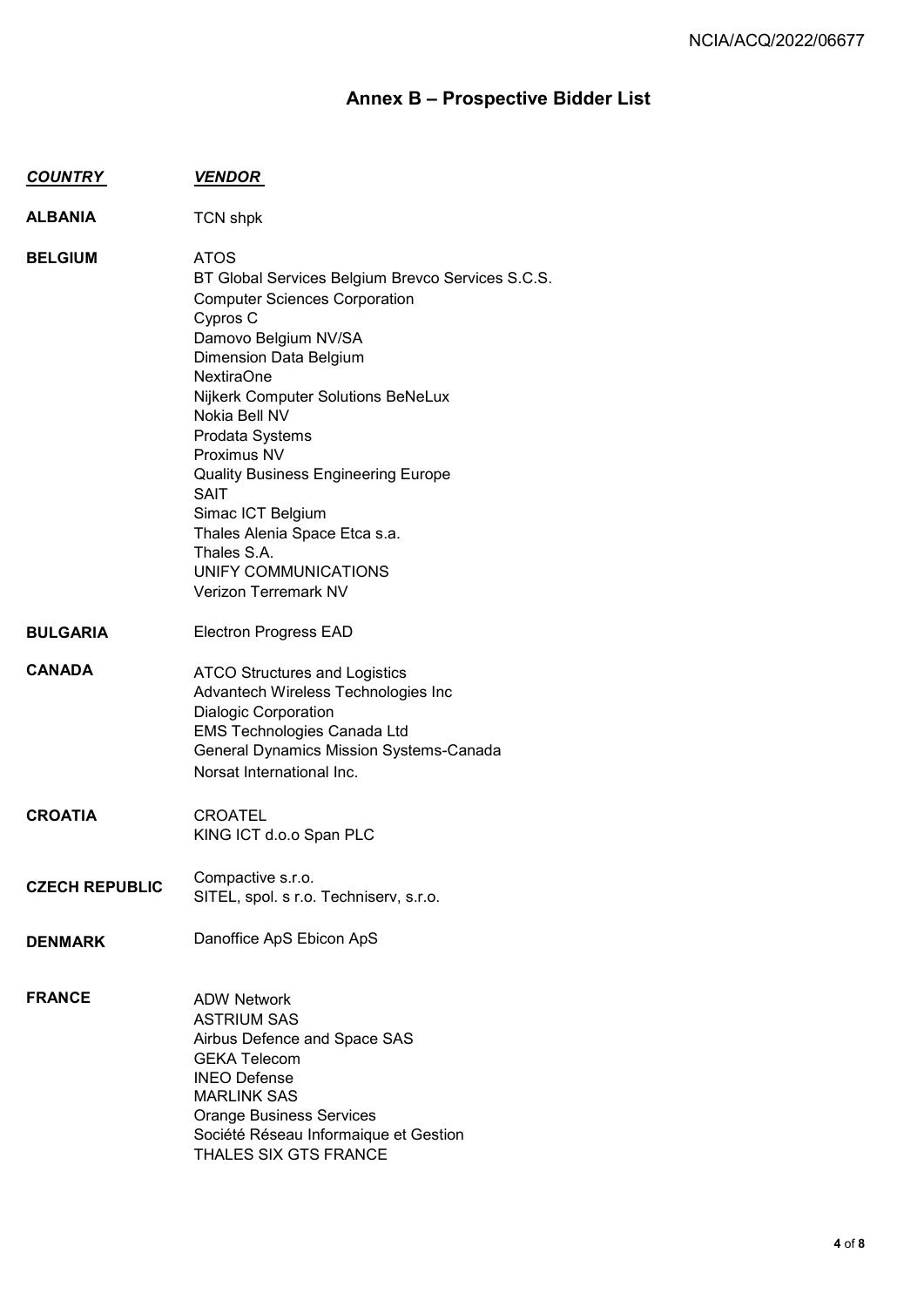| <b>COUNTRY</b>     | <b>VENDOR</b>                                                                                                                                                                                                                                                                                                                                                                                                                                                                                                                      |
|--------------------|------------------------------------------------------------------------------------------------------------------------------------------------------------------------------------------------------------------------------------------------------------------------------------------------------------------------------------------------------------------------------------------------------------------------------------------------------------------------------------------------------------------------------------|
| <b>GERMANY</b>     | Airbus Defence and Space GmbH(ex EADS GmbH)<br>Bechtle GmbH & Co.KG<br><b>CANCOM Public GmbH</b><br><b>CONET Solutions GmbH</b><br><b>Cognizant Consulting and Services GmbH FREQUENTIS</b><br>Deutschland GmbH GTSI Corp.<br>IABG mbH<br><b>KB Impuls Service GmbH</b><br>Lambda-Space GmbH<br>ND SatCom GmbH<br><b>NSSLGlobal GmbH</b><br>Pan Dacom Direkt GmbH<br>Roda Computer GmbH<br>Rohde & Schwarz GmbH & Co. KG<br>T-Systems International GmbH<br>Telefunken Racoms GmbH & Co. KG<br>Telespazio Germany GmbH XORTEC GmbH |
| <b>ITALY</b>       | $IES - S.r.L.$<br><b>ITEL SRL</b><br>NA.EL. SRL<br><b>NETGROUP SRL</b><br>TELSY S.p.A.<br>Vitrociset S.p.A.<br>Vodafone Italia S.p.A                                                                                                                                                                                                                                                                                                                                                                                               |
| <b>LATVIA</b>      | SIA Fima                                                                                                                                                                                                                                                                                                                                                                                                                                                                                                                           |
| <b>LUXEMBOURG</b>  | NTT LUXEMBOURG PSF SA<br>SNOWBALL TECHNOLOGY SARL                                                                                                                                                                                                                                                                                                                                                                                                                                                                                  |
| <b>NETHERLANDS</b> | Carrier to Carrier Telecom B.V. Eurotempest BV<br>Gannexion B.V.<br><b>Global Crossing</b><br>Network Innovations B.V.<br>ROHDE & SCHWARZ BENELUX BV<br>SurCom International BV<br>Symbolise<br>Tucana Telecom B.V.<br><b>UNI Business Centre BV</b>                                                                                                                                                                                                                                                                               |
| <b>NORWAY</b>      | 3D perception AS<br>Airbus Defence and Space AS<br>Atea Norge AS<br>Datametrix A.S<br>Umoe IKT                                                                                                                                                                                                                                                                                                                                                                                                                                     |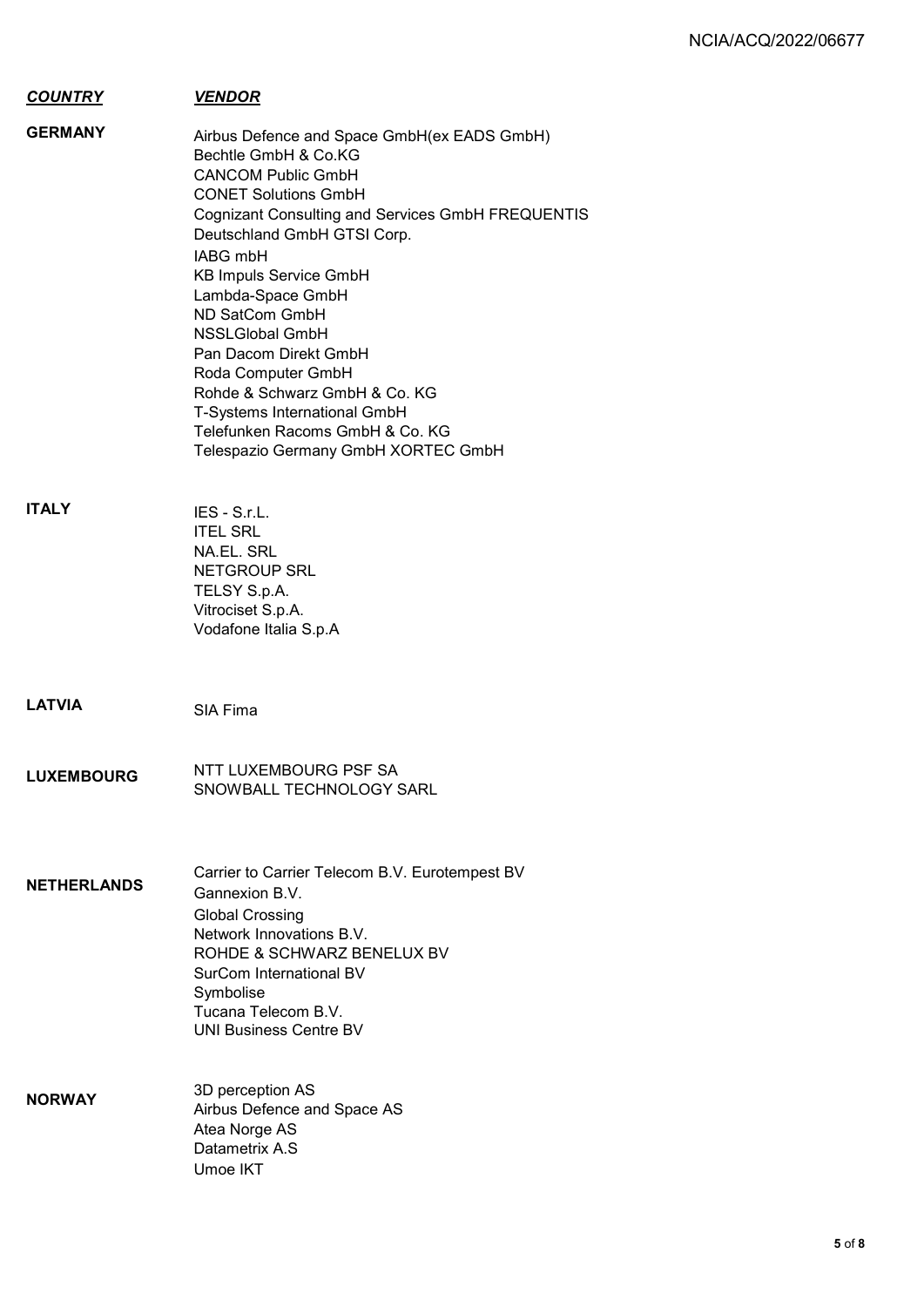| <b>COUNTRY</b>        | <b>VENDOR</b>                                                                                                                                                                                                                                                                                                                                                                                                        |
|-----------------------|----------------------------------------------------------------------------------------------------------------------------------------------------------------------------------------------------------------------------------------------------------------------------------------------------------------------------------------------------------------------------------------------------------------------|
| POLAND                | DGT Spólka z o.o.<br>Newind sp. z o.o.<br>Siltec Sp. z.o.o.<br>TTcomm S.A.<br>Zbar Phu Mariusz Popenda                                                                                                                                                                                                                                                                                                               |
| <b>PORTUGAL</b>       | EID S.A.<br>Indra Sistemas Portugal, S.A.<br>VIATEL - TECNOLOGIA DE COMUNICAÇÕES S.A                                                                                                                                                                                                                                                                                                                                 |
| <b>ROMANIA</b>        | AGRO-IND MANAGEMENT SRL<br><b>ATOS Convergence Creators SRL</b><br><b>SC Mira Telecom SRL</b><br>UTI Grup S.A.                                                                                                                                                                                                                                                                                                       |
| <b>SLOVAKIA</b>       | Aliter Technologies a.s                                                                                                                                                                                                                                                                                                                                                                                              |
| <b>SLOVENIA</b>       | Unistar LC d.o.o.                                                                                                                                                                                                                                                                                                                                                                                                    |
| <b>SPAIN</b>          | Alma Technologies s.a.<br>Distecable S.L.<br><b>INETUM</b><br>Indra Sistemas S.A.<br>KRC ESPAÑOLA, S.A.<br>Thales Programas Electrónica y Comunicac                                                                                                                                                                                                                                                                  |
| <b>TURKEY</b>         | ASELSAN Elk. San ve Tic. A.S.<br>E+M Elektrik Sistem Hizmetleri Ltd. Sti.<br>HAVELSAN Hava Elektronik San, Ve Tic A.S.<br>Kuanta Insaat Taahhut Elektronik Turizm<br>Suta Insaat ve Muhendislik Sirketi                                                                                                                                                                                                              |
| <b>UNITED KINGDOM</b> | <b>Artemis Communications</b><br>Audax<br>Avanti Communications Group plc<br>C4i Systems Ltd<br><b>CDW Limited</b><br>Centerprise International Ltd<br><b>General Datatech</b><br>General Dynamics United Kingdom Limited<br><b>IOSTRAP, LTD</b><br>Info-Assure LTD.<br>Integrated Network Hardware<br>Leonardo UK Ltd<br>Rockwell Collins UK Limited<br>Secure Systems & Technologies Ltd. (SST)<br>Sematron UK Ltd |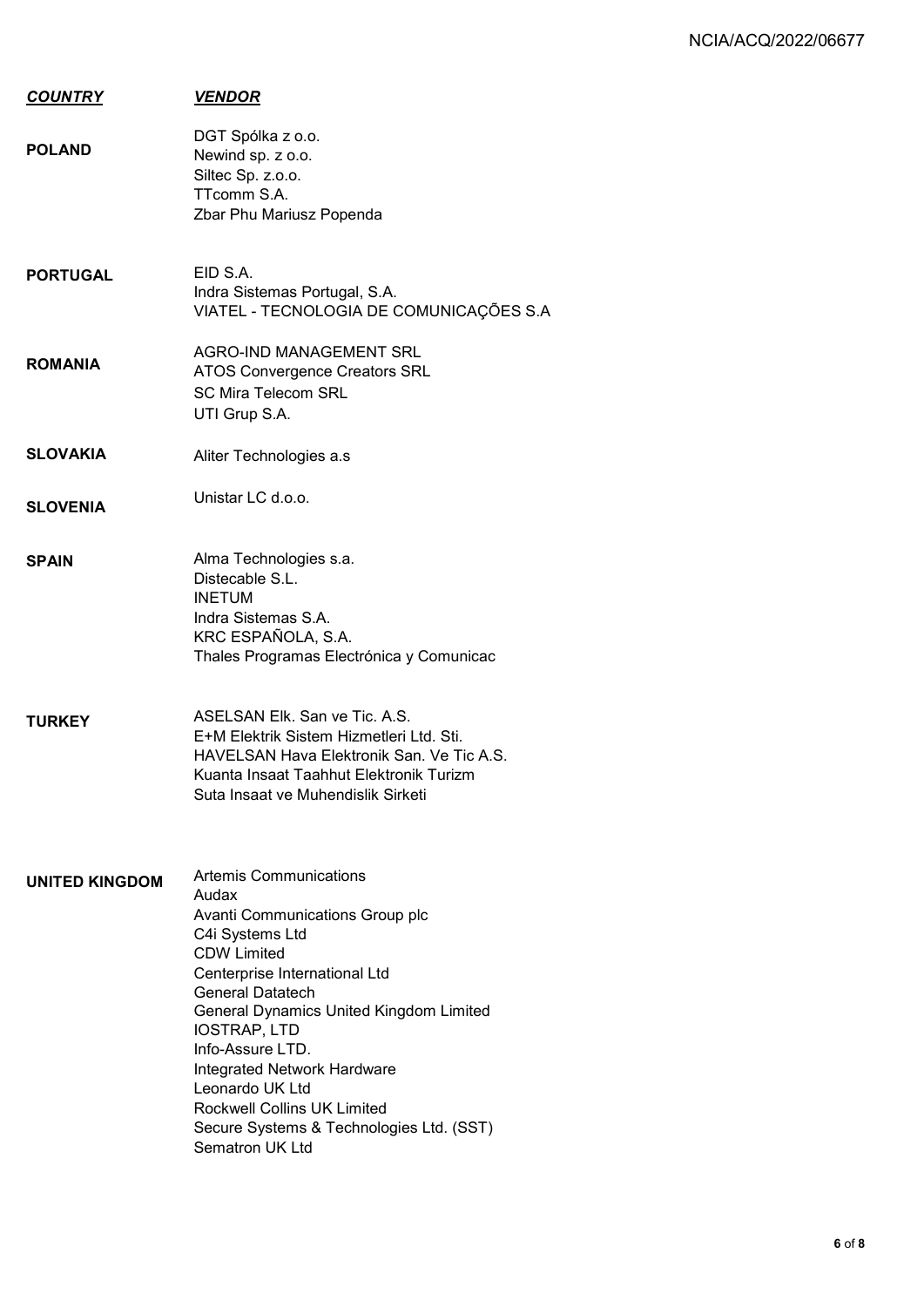| <b>COUNTRY</b>        | <b>VENDOR</b>                                                                                                                                                                                                                                                                                                                                                                                                                                                                                                                                                                                                                                                                                                                                                                                                                                                                                                                                                                                                                                                                                                                          |
|-----------------------|----------------------------------------------------------------------------------------------------------------------------------------------------------------------------------------------------------------------------------------------------------------------------------------------------------------------------------------------------------------------------------------------------------------------------------------------------------------------------------------------------------------------------------------------------------------------------------------------------------------------------------------------------------------------------------------------------------------------------------------------------------------------------------------------------------------------------------------------------------------------------------------------------------------------------------------------------------------------------------------------------------------------------------------------------------------------------------------------------------------------------------------|
| <b>UNITED KINGDOM</b> | Shape Services Ltd. (Shape Telecom)<br>Softcat plc<br>Spectra Group (UK) Ltd<br><b>Spektrum Consulting Limited</b><br><b>Steatite Limited</b><br>Storm Technologies Ltd<br><b>TRICIS LIMITED</b><br><b>Thales UK Limited</b><br><b>Total IA Ltd</b><br>Ultra Electronics CIS Ltd.<br>Vodafone UK                                                                                                                                                                                                                                                                                                                                                                                                                                                                                                                                                                                                                                                                                                                                                                                                                                       |
| <b>UNITED STATES</b>  | ALTIMA GROUP INTERNATIONAL, INC. (AGI)<br>AS GLOBAL<br>AUTOMATION INNOVATIONS LLC<br>Affigent, LLC<br>Applied Coherent Technology Corp.<br>Artel, LLC<br>BAE Systems Information Solutions Inc. Blue River Information<br>Technology, LLC<br>By Light Professional IT Services LLC<br>CapRock UK Limited<br>Comtech EF Data Corporation DRS Technical Services, Inc.<br><b>DTECH LABS Inc</b><br>DataPath Inc<br>Diversified Technology, Inc.<br>EMW, Inc.<br><b>Emerging Markets Communications (EMC)</b><br>Equant<br>Extreme Networks, Inc.<br>Forward Slope, Inc<br>Harris Corporation - RF CommunicationsDivision<br>Honeywell Technology<br>Solutions Inc.<br>Hyperion, Inc.<br><b>ISSTSPi</b><br>Intelligent Waves LLC K3 Enterprises, Inc.<br>LTI DataCom Inc.<br>ManTech International Corporation<br>Microwave Networks Inc.<br>Mutual Telecom Services Inc.<br>Parsons Government Services Inc.<br>Pegasus Professional Services LLC<br>Peraton Government Communications, Inc.<br><b>PlanIT Group LLC</b><br>Polaris Alpha<br>Raytheon CompanyNetwork Centric Systems<br>Satcom Direct Communications, Inc.<br>Segovia Inc |